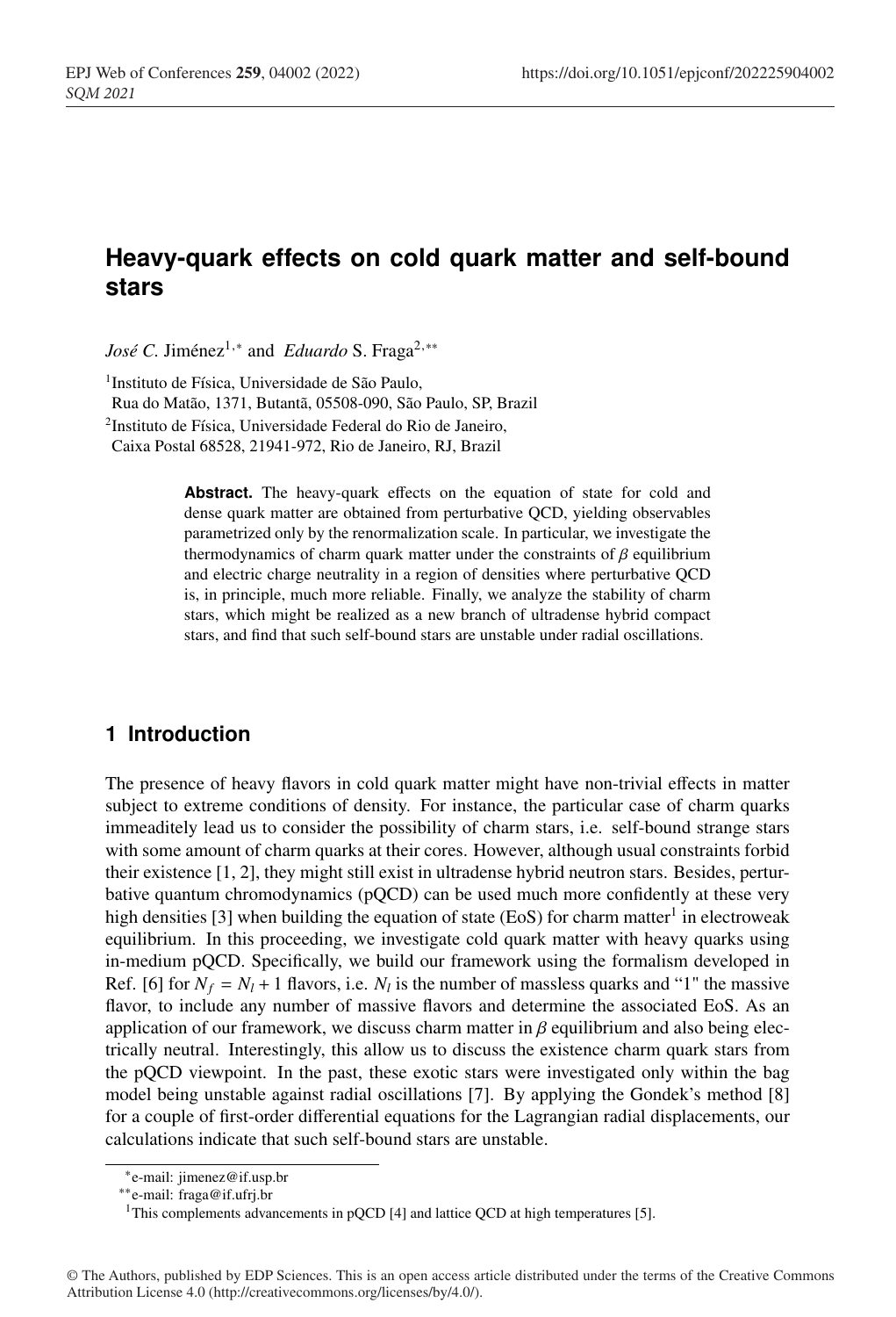### **2 Cold and dense pQCD with heavy quarks**

The calculation of the EoS for cold quark matter within pQCD has a long history [3]. The state-of-the-art three loop result of Ref. [6] includes renormalization-group effects of the mass and strong coupling parameters. More especifically, this framework deals with  $N_f = N_l + 1$  quark flavors, i.e.,  $N_l$  massless plus 1 massive, e.g. massless up and down and massive strange. The corresponding pQCD thermodynamic potential is composed by a massless contribution plus a massive term, together with the mixed vacuum-matter (VM) diagrams and the corresponding ring terms, i.e.  $\Omega = \Omega^{m=0}(\vec{\mu}) + \Omega^m(\tilde{\mu}, m) + \Omega^x_{VM}(\vec{\mu}, m) + \Omega_{ring}(\vec{\mu}, \tilde{\mu}, m)$ with mass *m* and  $\tilde{\mu}$  corresponds to the massive flavor  $\vec{\mu} \equiv (\mu_1, ..., \mu_{N_l})$  is the vector chemical potential for the massless quarks. Besides, this  $\Omega$  depends on a renormalization scale parameter  $\bar{\Lambda}$ , which is a pQCD scale and  $\alpha_s$  is  $\alpha_s(\bar{\Lambda}) = (4\pi/\beta_0 L) (1 - (2\beta_1/\beta_0^2) \ln L/L)$  where  $\beta_0 = 11 - 2N_f/3$ ,  $\beta_1 = 51 - 19N_f/3$ , and  $L = 2 \ln(\bar{\Lambda}/\Lambda_{\overline{\rm MS}})$  with  $\Lambda_{\overline{\rm MS}}$  as the  $\overline{\rm MS}$  point scale. Usually the renormalization scale is defined as  $\bar{\Lambda} = X \sum_i \mu_i / N_f$ , where the sum runs over the active quark flavors, and the dimensionless parameter *X* sits between 1 and 4 [6].

On the other hand, at high densities one expects that light quarks could be accompanied by heavy flavors. In this situation, the total number of flavors are  $N_f = \sum_{i=1}^{N_m} (N_l + 1)^{(i)}$ , where  $N_m$ is the number of massive quarks. This restrict us to add at least one massless quark for each massive flavor. Notice that further physical conditions are required in order to control when a heavy partner appears actively. In fact, such conditions affect the renormalization scale  $\Lambda$ , depending on the chosen heavy quark to be added. Thus, the  $\Omega$  at  $O(\alpha_s^2)$  for  $N_l$  massless and *N<sub>m</sub>* massive quarks is  $\overline{\Omega}[N_f] = \sum_{i=1}^{N_m} \left\{ \Omega[N_f^{(i)}] + \Omega[1^{(i)}] \right\}$ , choosing first the massless flavors when adding a massive one, so that  $\Omega[N_l^{(i)}] \equiv (\Omega^{m=0}(\vec{\mu}))^{(i)}$  is the massless contribution and  $\Omega[1^{(i)}] \equiv (\Omega^m + \Omega^x_{VM} + \Omega_{ring})^{(i)}$  is the mixed massive contribution, where  $\vec{\mu}^{(i)} = (\mu_1, ..., \mu_i)$  is the massless vector chemical potential,  $\tilde{\mu}^{(i)}$  the massive (heavy) quark chemical potentials, and  $m^{(i)}$  their corresponding masses. Here,  $\Omega$ [...] indicates just the implicit parameter dependence (e.g. on  $N_f$ ), whereas  $\Omega$ (...) represents an explicit function dependence.

#### **3 Charm matter thermodynamics**

We now apply the aforementioned formalism to charm quark matter for which pQCD is more reliable. The EoS for charm matter is built as follows. Below the charm threshold, the usual strange matter conditions are the same [9]. Above the charm threshold, the reactions  $u + d \leftrightarrow c + d$  yield  $\mu_c = \mu_u$ . Furthermore, electric neutrality is  $(2/3)n_u + (2/3)n_c$  $(1/3)n_d - (1/3)n_s - n_e - n_\mu = 0$ , with muons having being degenerate satisfying  $\mu_\mu = \mu_e$ . Then, all chemical potentials are functions of  $\mu_s$ . The strange and charm quark mass parameters (up to  $O(\alpha_s^2)$ ) are [10]  $m_s(\bar{\Lambda}) = \hat{m}_s(\alpha_s/\pi)^{4/9} (1 + 0.895062(\alpha_s/\pi) + 1.37143(\alpha_s/\pi)^2)$ and  $m_c(\bar{\Lambda}) = \hat{m}_c (\alpha_s/\pi)^{12/25} (1 + 1.01413 (\alpha_s/\pi) + 1.38921 (\alpha_s/\pi)^2)$ , respectively. The  $\{\hat{m}_q\}$ are the invariant quark masses. By noting that  $\alpha_s$  depends on  $N_f$ , this gives different values of  $\Lambda_{\overline{\text{MS}}}$ . Choosing  $\alpha_s(\overline{\Lambda} = 1.5 \text{ GeV}, N_f = 3, 4) = 0.336_{-0.008}^{+0.012} [11]$  gives  $\Lambda_{\overline{\text{MS}}}^{2+1} = 343_{-12}^{+18} \text{ MeV}$ and  $\Lambda_{\overline{\rm MS}}^{2+1+1} = 290^{+18}_{-12}$  MeV, thus defining  $\alpha_s^{2+1}(\overline{\Lambda})$  and  $\alpha_s^{2+1+1}(\overline{\Lambda})$ , respectively. Fixing the strange quark mass at  $m_s$ (2 GeV,  $N_f$  = 3, 4) = 92.4(1.5) MeV [12] give  $\hat{m}_s^{2+1} \approx 246.2$  MeV when using  $\alpha_s^{2+1}$ , and  $\hat{m}_s^{2+1+1} \approx 243.7$  MeV with  $\alpha_s^{2+1+1}$ . Additionally, fixing the charm quark mass at  $m_c(3\text{GeV}, N_f = 4) = 0.9851(63) \text{ GeV} \equiv m_c^0$  [12], gives  $\hat{m}_c^{2+1+1} \approx 3.0895 \text{ GeV}$ when using  $\alpha_s^{2+1+1}$ , being  $m_c^0$  the vacuum charm mass. Furthermore, charm quarks must satisfy  $\mu_c = \mu_s - \mu_e > m_c^{\text{medium}} > m_c^0$  being  $m_c^{\text{medium}}$  the unknown in-medium charm mass and the renormalization scale parameter below and above the charm threshold is  $\bar{\Lambda} = X(\mu_u + \mu_d + \mu_s + 0)/3$  for  $\mu_s \le m_c^0$  and  $X^*(\mu_u + \mu_d + \mu_s + \mu_c)/3$  for  $\mu_s \ge m_c^0$ , where the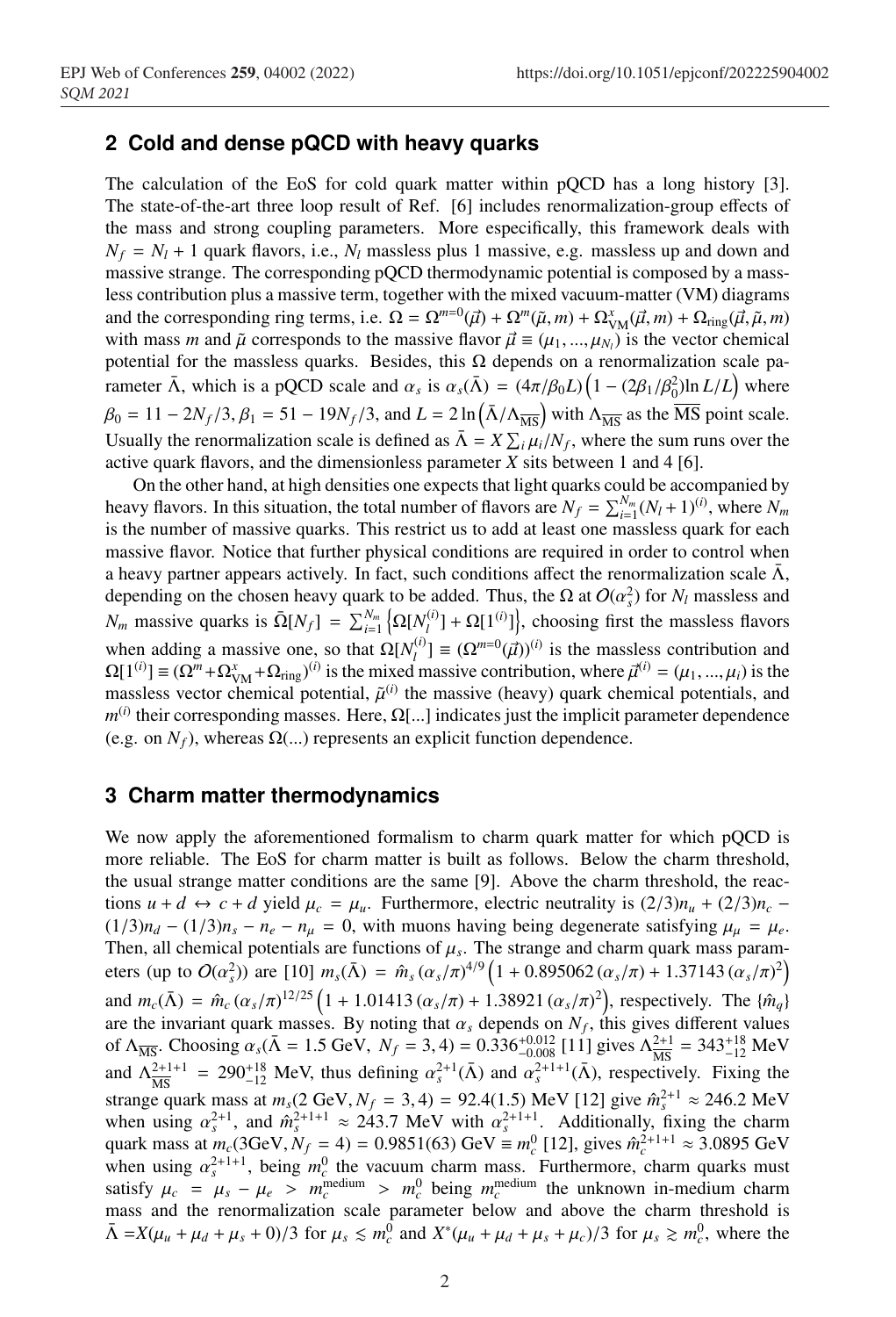

**Figure 1.** Left panel: Quark and lepton populations,  $n_i/n$ , present in charm matter for  $X = 3$ . Above the charm threshold, the lepton fractions increase to ensure electric charge neutrality at high densities. Right panel: Total pressure of  $N_f = 2 + 1 + 1$  quarks plus leptons in  $\beta$  equilibrium and electrically charge neutral normalized by the Stefan-Boltzmann gas with  $N_f = 4$ . The case  $X = 5$  is shown only to verify how the EoS depends on *X* when including one additional heavy flavor. Taken from Ref. [14].



**Figure 2.** Left panel: Gravitational masses vs central energy densities for a system with  $N_f = 2 + 1 + 1$ quarks plus leptons. Right panel: Mass-radius diagram for the associated quark stars. The black dots indicate the appearance of the charm quarks. Stars not satisfying the general-relativistic (GR, magenta), causality (green), and finite pressure ( $P < \infty$ , light blue) limits are excluded [13]. Taken from Ref. [14].

approximations in the inequalities come from noticing that before the threshold point the electron chemical potential takes its lowest value compared to the strange one, thus allowing us to make the approximation  $\mu_c \approx \mu_s$ . To build the EoS, we choose  $N_l^{(1)} = 1$  for the up,  $N_l^{(2)} = 1$  for the down, and  $N_m = 2$  for the strange and charm quarks, in the thermodynamic potential  $\bar{\Omega}[N_f = 2 + 1 + 1] = {\Omega[N_l^{(1)} = 1] + \Omega[1^{(1)}]} + {\Omega[N_l^{(2)} = 1] + \Omega[1^{(2)}]}$  so that the flavors are counted as  $N_f = (1 + 1)^{(1)} + (1 + 1)^{(2)} = (u + c)^{(1)} + (d + s)^{(2)}$ . We define the total quark number density for charm matter, for a given *X*, as  $n_a \equiv n_u + n_d + n_s + n_c$  and the total particle density as  $n = n_q + n_L$ , where  $n_L = n_e + n_\mu$ . In Fig. 1, we show the behavior of the relative particle populations in  $\beta$  equilibrium and electrically neutral charm quark matter in the case of  $X = 3$ . The total pressure and energy density are obtained by keeping thermodynamic consistency systematically. This allows us to build numerically the EoS,  $P = P(\epsilon, X)$ . In Fig. 1, the total pressure is displayed for charm matter normalized by a Stefan-Boltzmann gas of quarks with  $N_f = 4$  as a function of the strange quark chemical potential. Besides, the charm EoS is largely softened, generating an apparent instability which could have astrophysical effects, e.g. the possibility of charm stars.